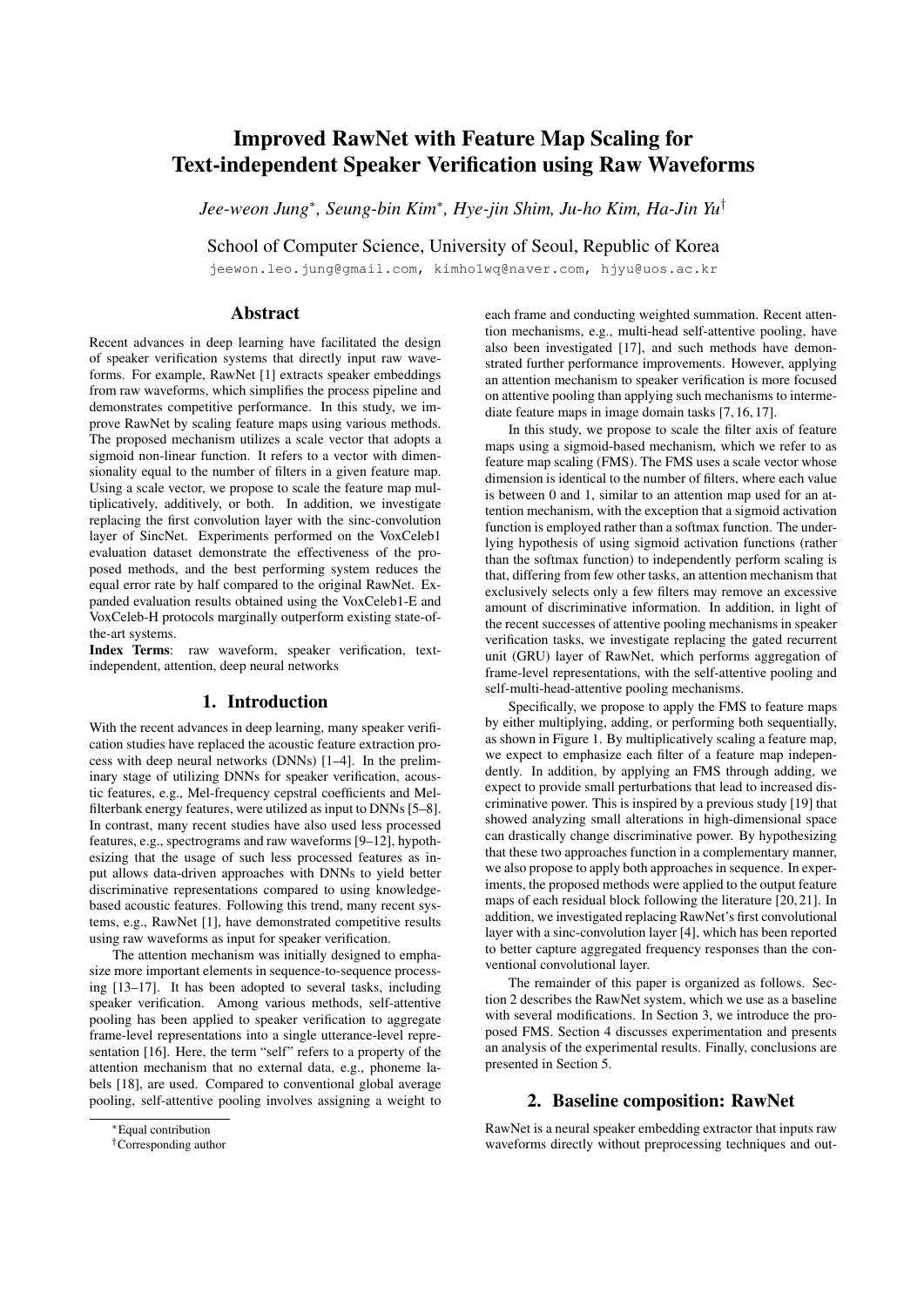Table 1: *DNN architecture of the proposed System (referred to as RawNet2 for brevity). An output layer conducts speaker identification in the training phase, and is removed after the training. BN and LeakyReLU at the beginning of the first block are omitted following [22]. Numbers denoted in Conv and Sincconv refers to filter length, stride, and number of filters. This architecture can also be used to represent the baseline ("#3-ours" in Table 2) by removing FMS operations and using a convolutional layer instead of a sinc-conv layer.*

| Layer                | Input: 59049 samples                                                                                           | <b>Output shape</b> |
|----------------------|----------------------------------------------------------------------------------------------------------------|---------------------|
| Sinc<br>-conv        | Sinc(251,1,128)<br>MaxPool(3)<br><b>BN</b><br>LeakyReLU                                                        | (19683, 128)        |
| Res block            | ΒN<br>LeakyReLU<br>Conv(3,1,128)<br>BN<br>$\times 6$<br>LeakyReLU<br>Conv(3,1,128)<br>MaxPool(3)<br><b>FMS</b> | (27, 256)           |
| GRU                  | GRU(1024)                                                                                                      | (1024)              |
| Speaker<br>embedding | FC(1024)                                                                                                       | (1024)              |

puts speaker embeddings designed for speaker verification [1]. The underlying assumption behind using a DNN is that speaker embeddings extracted directly from raw waveforms by replacing an acoustic feature extraction with more hidden layers are expected to yield more discriminative representations as the amount of available data increases. RawNet adopts a convolutional neural network-gated recurrent unit (CNN-GRU) architecture, in which the first CNN layer has stride size identical to the filter length. The front CNN layers comprise residual blocks followed by a max-pooling layer, and extracts framelevel representations. Then a uni-directional GRU layer aggregates frame-level features into an utterance-level representation, which is the final timestep of the GRU's output. The GRU layer is then connected to a fully-connected layer, where its output is used as the speaker embedding. Finally, the output layer receives a speaker embedding and performs identification in the training phase.

To construct the baseline used in this study, we implemented several modifications to the original RawNet. First, we modified the structure of the residual blocks to a pre-activation structure [22]. Second, we simplified the loss functions from using categorical cross-entropy (CCE), center [23], and speaker basis loss [24] to using only CCE loss based on empirical experiments. Third, we omitted a CNN pretraining scheme. Fourth, we modified the training dataset from VoxCeleb1 to VoxCeleb2 to utilize recently expanded evaluation protocols that consider the entire VoxCeleb1 dataset. Finally, we applied a test time augmentation (TTA) method in the evaluation phase [25] to extract multiple speaker embeddings from a single utterance by cropping with overlaps where the duration is identical to that in the training phase. Then, the average of the speaker embeddings is used as the final speaker embedding. Through these modifications, we achieve a relative error reduction (RER) of



Figure 1: *Illustration of the four methods using the proposed FMS. Here, s<sub>f</sub> is broadcasted to perform element-wise calculations with*  $c_f$ *.* 

37.50 %. Throughout this study, we use cosine similarity for back-end classification to measure the improvement in speaker embedding, because various back-end classifiers have been already explored in [1].

## 3. Filter-wise feature map scaling

We propose to independently scale each filter of a feature map using a filter-wise feature map scaling (FMS) technique. The FMS uses a scale vector whose dimension is identical to the number of filters with values between 0 and 1 derived using sigmoid activation. Its purpose is to independently modify the scale of a given feature map (i.e., the output of a residual block) to derive more discriminative representations. We also propose various methods to utilize the FMS to scale given feature maps (i.e., multiplication, addition, and applying both). Note that these proposed approaches do not require additional hyperparameters.

Here, let  $c = [c_1, c_2, \cdots, c_F]$  be a feature map of a residual block,  $c_f \in \mathbb{R}^T$ , where T is the sequence length in time, and F is the number of filters. We derive a scale vector to conduct FMS by first performing global average pooling on the time axis, and then feed-forwarding through a fully-connected layer followed by sigmoid activation. By expressing a scale vector as  $s = [s_1, s_2, \cdots, s_F], s_f \in \mathbb{R}^1$ , we first propose to derive a scaled feature map  $c' = [c'_1, c'_2, \dots, c'_F], c'_f \in \mathbb{R}^T$ , to scale the feature map in an additive method expressed as follows:

$$
c_f' = c_f + s_f,\tag{1}
$$

where  $s_f$  is broadcasted to perform element-wise calculation. We also propose to scale the feature map in a multiplicative method:

$$
c_f' = c_f \cdot s_f. \tag{2}
$$

These two methods can be applied sequentially, where either method can be performed first, expressed as follows:

$$
c_f' = (c_f + s_f) \cdot s_f,\tag{3}
$$

$$
c_f' = c_f \cdot s_f + s_f. \tag{4}
$$

We also propose to use two individual scale vectors, one for addition, and the other for multiplication, for (4), because it can be interpreted as  $c'_f = (c_f + 1) \times s_f$ . Figure 1 shows the proposed methods using FMS to scale feature maps. Here, we applied the propose methods using the FMS to the outputs of residual blocks in the baseline system following the literature [20, 21].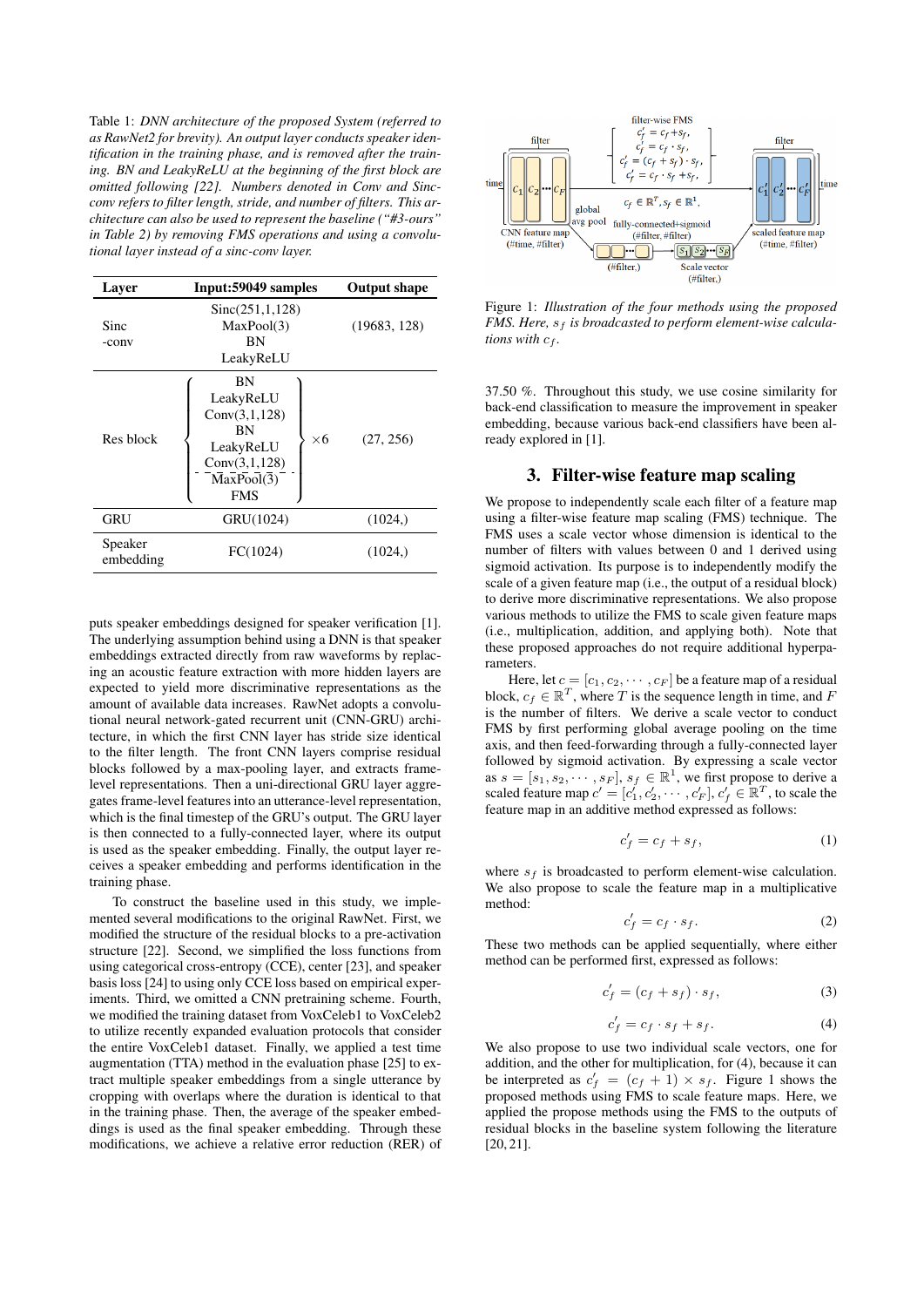Table 2: *Performance comparison according to modifications of the baseline construction (*<sup>∗</sup> *: data augmentation). Equal error rate (EER) is reported using the original VoxCeleb1 evaluation dataset. Ours shows the results of applying identity mapping [22], modifying the dimensionality of the code representation, and increasing the training set.*

| System           | Trained on | <b>TTA</b> | EER  | RER   |
|------------------|------------|------------|------|-------|
| $i$ -vector [26] | Vox 1      | $\times$   | 5.40 |       |
| specCNN* $[9]$   | Vox 1      | $\times$   | 4.30 |       |
| $x$ -vector* [6] | Vox2       | $\times$   | 3.10 |       |
| #1-RawNet $[1]$  | Vox 1      | ×          | 4.80 |       |
| $#2$ -Ours       | Vox2       | $\times$   | 3.52 | 26.67 |
| $#3$ -Ours       | Vox2       | Ω          | 3.00 | 37.50 |

The proposed method using multiplicative FMS for scaling has commonality with the widely used attention mechanism [13–15] applied in the filter domain, which exclusively emphasizes a given feature map using a softmax activation. This can be interpreted as using the recently proposed multi-head attention mechanism [14] in the filter domain, where the number of the heads is equal to the number of filters. We apply scaling using a sigmoid function rather than exclusively performing scaling using a softmax function because information might be removed excessively when a conventional softmax-based attention mechanism. In translation or image classification tasks, performing exclusive concentration is reasonable; however, we hypothesize that different filters would yield complementary features for speaker verification, making independent scaling more adequate.

The proposed method with additive FMS for filter-wise scaling adds a value between 0 and 1 to a given feature map. The purpose is to apply data-driven perturbation to a feature map with a relatively small value. Here, it is assumed that this may increase the discriminative power of the feature maps. This concept is inspired by a phenomenon demonstrated by Zhang *et. al.* [19], where the discriminative power of a DNN's highdimensional intermediate representation can differ significantly with small perturbations. In addition, we assume that applying an additive FMS combined with a multiplicative FMS will lead to further improvements.

We also investigated replacing the RawNet's first convolutional layer with a sinc-convolution (sinc-conv) layer, which was first proposed to process raw waveforms by performing time-domain convolutions [4, 12]. It is a type of a bandpass filter, where cut-off frequencies are set as parameters that are optimized with other DNN parameters. With fewer parameters,  $2 \times \# filter$ , the sinc-conv layer is frequently employed in DNNs that directly input a raw waveform. Table 1 details the overall architecture of the proposed system.

### 4. Experiments and result analysis

All experiments reported in this paper were conducted using Py-Torch [28], and the code is available at https://github. com/Jungjee/RawNet.

#### 4.1. Dataset

We used the VoxCeleb2 dataset [25] for training, and we used the VoxCeleb1 dataset [29] to evaluate various protocols. The VoxCeleb2 dataset contains over one million utterances from 6112 speakers, and the VoxCeleb1 dataset contains approxi-

Table 3: *Various applications of the proposed FMS. Baseline refers to the modified RawNet (Table 2). Mechanism addresses variations of applying the proposed method.* c *is the feature map, and* s *is the scale vector used to conduct FMS derived from* c*. "sep" indicates using separate scale vectors for additive and multiplicative scaling. Performance is reported in terms of EER and RER.*

| System          | Mechanism            | EER  | <b>RER</b> |  |
|-----------------|----------------------|------|------------|--|
| <b>Baseline</b> |                      | 3.00 |            |  |
| $#4$ -att       |                      | 2.89 | 3.67       |  |
| #5-multi-att    |                      | 3.42 |            |  |
| $#6-SE$         |                      | 2.65 | 11.67      |  |
| #7-CBAM         |                      | 2.89 | 3.67       |  |
| #8-add          | $c + r$              | 2.82 | 6.00       |  |
| $#9$ -mul       | $c \times r$         | 2.66 | 11.33      |  |
| #10-add-mul     | $(c+r)\times r$      | 2.60 | 13.33      |  |
| #11-mul-add     | $c \times r + r$     | 2.56 | 14.67      |  |
| #12-mul-add-sep | $c \times r_1 + r_2$ | 2.57 | 14.33      |  |

Table 4: *Experimental results of replacing the first strided convolution layer with varying sinc-conv layer length proposed in SincNet [4, 12]. Applied to System #11-mul-add of Table 3.*

| System         | Sinc-conv length | EER  | RER  |
|----------------|------------------|------|------|
| #11-mul-add    |                  | 2.56 |      |
| #13            | 125              | 2.53 | 1.17 |
| #14            | 195              | 2.54 | 0.78 |
| $#$ 15-RawNet2 | 251              | 2.48 | 3.12 |
| #16            | 313              | 2.70 |      |
| #17            | 375              | 2.75 |      |

mately 330 hours of recordings from 1251 speakers for textindependent scenarios. Both datasets were obtained automatically from YouTube. Note that the VoxCeleb2 dataset is an extended version of the VoxCeleb1 dataset.

#### 4.2. Experimental configurations

We used raw waveforms with pre-emphasis applied as input to the DNNs [1, 3, 11]. For the experiments in which the first convolutional layer was replaced with sinc-conv layer, we followed the literature [4]. This study did not apply pre-emphasis but performed layer normalization [30] to raw waveform. Here, we modified the duration of the input waveforms to 59049 samples  $(\approx 3.69 \text{ s})$  in the training phase to construction mini-batches. In the testing phasing, we applied TTA with a 20 % overlap.

We used Leaky ReLU activation functions [31] with a negative slope of 0.3 following [32]. The dimension of the speaker embedding is 1024. The AMSGrad optimizer [33] with a learning rate of 0.001 was used. A weight decay with  $\lambda = 1e^{-4}$  was applied. We used CCE loss as the objective function. The other parameters related to the system architecture are described in Table 1 and the literature [1].

#### 4.3. Results analysis

Table 2 shows the performance according to the modifications made to the RawNet system (Section 2) using the original Vox-Celeb1 evaluation set. Here, the top three rows describe existing systems using the same dataset for comparison. The results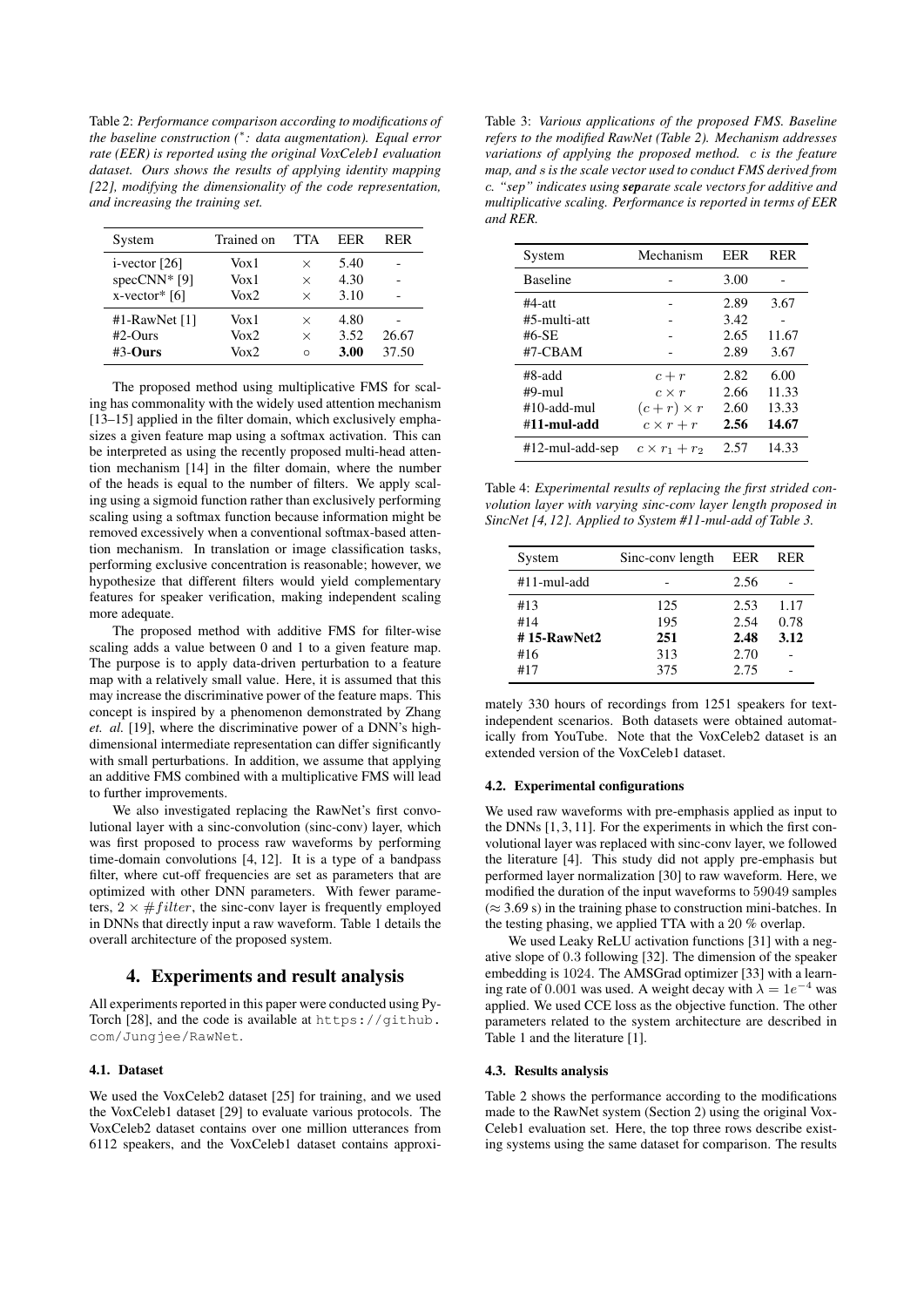Table 5: *Results of comparison to state-of-the-art systems on expanded VoxCeleb1-E and VoxCeleb-H evaluation protocols.*

|                                                                                                    | <b>Input Feature</b>                                      | Front-end                                                            | Aggregation                                        | Loss                                                 | Dims                      | EER $(\%)$                   |
|----------------------------------------------------------------------------------------------------|-----------------------------------------------------------|----------------------------------------------------------------------|----------------------------------------------------|------------------------------------------------------|---------------------------|------------------------------|
| VoxCeleb1-E                                                                                        |                                                           |                                                                      |                                                    |                                                      |                           |                              |
| Chung <i>et. al.</i> [25]<br>Xie <i>et. al.</i> [27]<br>Nagrani et al. [10]<br>Ours<br>VoxCeleb1-H | Spectrogram<br>Spectrogram<br>Spectrogram<br>Raw waveform | ResNet-50<br>Thin ResNet-34<br>Thin-ResNet-34<br>RawNet <sub>2</sub> | <b>TAP</b><br>GhostVLAD<br>GhostVLAD<br><b>GRU</b> | Softmax+Contrastive<br>Softmax<br>Softmax<br>Softmax | 512<br>512<br>512<br>1024 | 4.42<br>3.13<br>2.95<br>2.57 |
| Chung <i>et. al.</i> [25]<br>Xie et. al. [27]<br>Nagrani et al. [10]<br>Ours                       | Spectrogram<br>Spectrogram<br>Spectrogram<br>Raw waveform | ResNet-50<br>Thin ResNet-34<br>Thin-ResNet-34<br>RawNet2             | <b>TAP</b><br>GhostVLAD<br>GhostVLAD<br><b>GRU</b> | Softmax+Contrastive<br>Softmax<br>Softmax<br>Softmax | 512<br>512<br>512<br>1024 | 7.33<br>5.06<br>4.93<br>4.89 |

indicate that the original RawNet demonstrates competitive performance. For x-vectors, we show the results for an improved version reported in the literature [10]. Here, System #1 describes the performance of RawNet [1], and System #2 shows the result of changing the DNN architecture and expanding the training set to the VoxCeleb2 dataset from System #1. System #3 shows the results obtained by applying TTA to System #2. As can be seen, the results demonstrate that the applied changes were effective and resulted in RER of 37.5 % compared to the original RawNet. Note that we used System #3 as the baseline in all experiments.

Systems #4 through #7 of Table 3 show the results obtained by applying various related methods. Systems #4 and #5 show the results obtained using the attention and multi-head attention mechanisms using the softmax-based exclusive attention map on the filter domain. Attention demonstrated marginal improvement, and multi-head attention reduced the performance matching the hypothesis discussed in Section 3. Systems #6 and #7 describe the results of applying squeeze-excitation [21] and convolutional block attention module [20] to the baseline. In addition, the experimental results obtained by replacing the GRU layer with self-attentive pooling or self-multi-headattentive pooling reduced performance. These results demonstrate that, in the case of RawNet, the GRU better aggregates frame-level representations into an utterance-level representation. Among application of various related methods, System #6 demonstrated the best result.

Systems #8 through #12 of Table 3 show the results of proposed FMS method with different configurations. Here, the "Mechanism" column shows how we performed the proposed FMS method. System #8 and System #9 applied the two proposed methods, and #10 and #11 applied both methods at the same time in different order. The results show that the proposed methods yielded improvements with RERs of 6.00 % and 11.33 %. Applying both methods simultaneously further improved the performance, and System #11 demonstrated an EER of 2.56 %. System #12 shows the result obtained using separate scale vectors for additive and multiplicative FMS. As shown, additional improvements were not observed.

Table 4 shows the results obtained by replacing the RawNet's first convolutional layer with the sinc-conv layer of SincNet. Here, we used System #11 to perform these comparative experiments. The result demonstrates that it provides 3.12 % additional improvement in System #15. However, the performance was easily affected by the length of the sinc-conv layer, where setting an overly long filter length reduced performance. In the following, we refer to System #15 that demonstrates the best performance as 'RawNet2' for brevity. RawNet2 demonstrates an RER of 48.33 % compared to the original RawNet (System #1), thereby nearly halving the EER.

Finally, Table 5 compares the results obtained in various recent studies using the expanded evaluation protocols, VoxCeleb1-E and VoxCeleb1-H, which utilize more than 1000 speakers and 500000 trials compared to 40 speakers and 38000 trials in the original evaluation protocol.<sup>1</sup> The results show that the proposed RawNet2 marginally outperformed the state-ofthe-art performance, i.e., EER of 2.87 % for the VoxCeleb-E protocol and 4.89 % for the VoxCeleb-H protocol. From the various experimental results given through Tables 2 to 5, we conclude that the proposed RawNet2 using the FMS demonstrates competitive performance despite its simple process pipeline of inputting raw waveforms to a DNN and measuring cosine similarity using the output speaker embeddings.

# 5. Conclusion

In this paper, we have proposed various FMS-based methods to improve the existing RawNet system, which is neural speaker embedding extractor in which speaker embeddings are extracted directly from raw waveforms. The FMS uses a scale vector to perform scaling, where the dimension of the scale vector is identical to the number of filters. The FMS-based methods scale filters in feature maps to construct improved feature maps that focus on more important features in the frame-level feature map through addition, multiplication, or both. We applied various FMS-based methods to the output of each residual block. In addition, by replacing the first convolution layer with a sincconv layer, we achieved further improvements. The results of the evaluation performed using the original VoxCeleb1 protocol demonstrate an EER of 2.48 %, while the original RawNet reported EER of 4.80 %. In an evaluation using recently expanded evaluation protocols, the proposed method marginally outperformed the current state-of-the-art methods.

# 6. Acknowledgements

This research was supported by Projects for Research and Development of Police science and Technology under Center for Research and Development of Police science and Technology and Korean National Police Agency funded by the Ministry of Science, ICT and Future Planning (Grant No. PA-J000001- 2017-101)

<sup>1</sup>We report all performance values using the *cleaned* protocol.